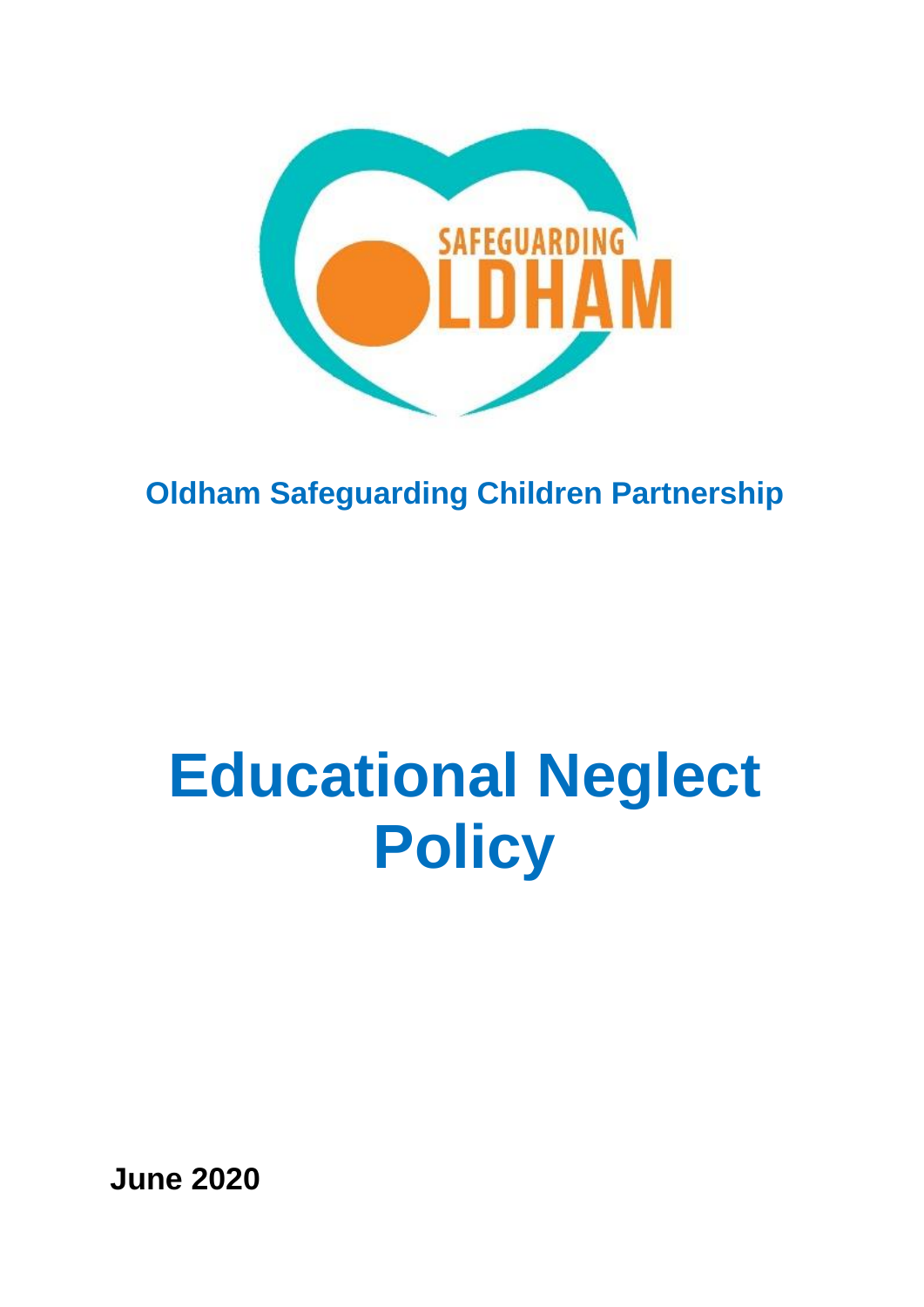### **1 Introduction and Background**

 Oldham Local Authority over the years has prosecuted many families under the offence of Section 444 Education Act 1996 multiple times due to continued poor school attendance for either the same pupil or siblings and/or involving the same parents. Also, in more recent years Oldham has faced the challenges of prosecuting families after they have failed to ensure that their child is receipt of an education other than at school and having failed to register their child at a school after an Attendance Order and being prosecuted under the offence Section 443 Education Act 1996. This alongside Oldham Local Authority having had below national average attendance highlighted that there are behaviours for some of these pupils/families which is not changing over time.

 Many reports over the years have found links between neglect and poor school attendance. The Department of Education in 2012 accepted a recommendation that 'persistent failure to send children to school is a clear sign of neglect and that children's social care services should work with schools to address underlying difficulties'

[\(https://assets.publishing.service.gov.uk/government/uploads/system/uploads/attachm](https://assets.publishing.service.gov.uk/government/uploads/system/uploads/attachment_data/file/180772/DFE-00036-2012_improving_attendance_at_school.pdf) [ent\\_data/file/180772/DFE-00036-2012\\_improving\\_attendance\\_at\\_school.pdf\)](https://assets.publishing.service.gov.uk/government/uploads/system/uploads/attachment_data/file/180772/DFE-00036-2012_improving_attendance_at_school.pdf).

 The NSPCC in 2013 cited that 'failure to ensure regular attendance that prevents the child reaching their full potential academically' as one of their six forms of neglect.

 Neglect is "the ongoing failure to meet a child's basic physical and psychological needs" (Department for Education, 2018; Department of Health, 2017; Scottish Government, 2014; Wales Safeguarding Procedures Project Board, 2019).

 Educational neglect – involves a carer failing to provide a stimulating environment, show an interest in the child's education at school, support their learning, or respond to any special needs, as well as failing to comply with state requirements regarding school attendance. (Howarth (2007)).

 It was recognised that it would be most useful to develop a policy to highlight the term educational neglect. The term 'educational neglect' was considered as being the most helpful, in that it could both support the narrative from professionals as well as simply convey to our school communities the level of concern the issue should invoke. For it to be used in our local context, the group hoped it could be a descriptor that, on a continuum of need, demonstrates a critical state beyond the 'persistent absence' definition currently used across the country and also to include those whom do not be deemed to be receiving suitable education through being electively home schooled.

The policy builds on research developed by Knowsley Council where they had previously considered 'safeguarding and long-term' absence and compiled Educational Neglect definitions and statutory pathways.

By highlighting the term educational neglect, it is not intended to necessarily increase the traffic of social care referrals. It has been acknowledged that several young people that had failed to attend school regularly and where there have been multiple prosecutions through the magistrate's courts by the Inclusion Service and a limited number of electively home-schooled cases were already and/or previously on the caseload of Social Care.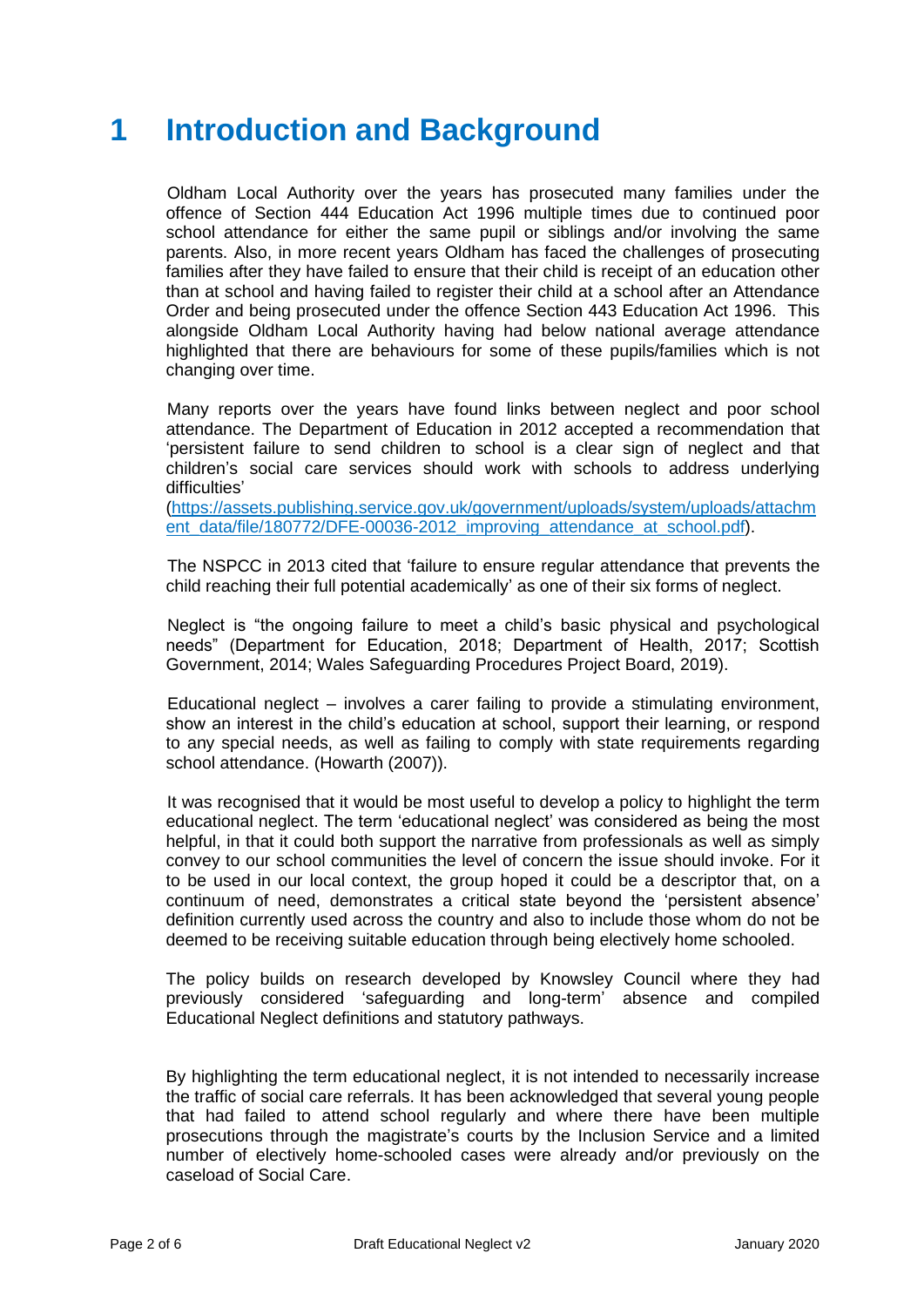### **2 Educational Neglect Definitions**

Certain risk factors necessitate immediate referral to the Multi Agency Safeguarding Hub (MASH).

The definitions for Educational Neglect are detailed below, however it must be noted that where irregular school attendance or not receiving suitable education through elective home schooling (EHE) are the only presenting or significant issues, evidence must be collated over a twelve-month period, or in the case of EHE pupils during the period that the local authority officers have taken all reasonable steps to establish whether suitable education is being received and has also resulted in statutory action.

A chronology of all offered support, interventions, evidenced observations and actions will have ordinarily taken place.

'Working together to safeguard children' provides a neglect description, 'The **persistent failure** to meet a child's basic physical and/or psychological needs, likely to result in the **serious impairment** of the child's health or **development**', and this forms the basis of the following definitions.

### **3 Definition of Educational Neglect (Omission by Parent)**

**Educational threshold for 'persistent failure' requires all the following to be met over a twelve-month period:** 

- Parent failing or inadequately maintaining schooling or identifying provision for their child;
- Parent failing to attend most school and LA meetings and/or engage with support offered;
- Parent unable to provide substantiated reasons for most absences from school; and
- At least one court intervention which fails to improve attendance i.e. Section 444/4441A prosecution or School Attendance Order or Education Supervision Order.

#### **Educational threshold for 'serious impairment of development'**

- Primary aged children where school attendance is 75% or less over an academic year (three terms), as this half the possibility of achieving Level 4, the recognised average level for a child at the end of KS2 (2013/14 national research).
- Secondary aged young people where school attendance is 75% or less over an academic year (three terms), as this means the young person is five times less likely to achieve 5 GCSE's including English and Mathematics, the recognised average level for a young person at the end of KS4 (2013/14 national research).

#### **Oldham definition of Educational Neglect (omission by parent) has been met if there is evidence of both thresholds.**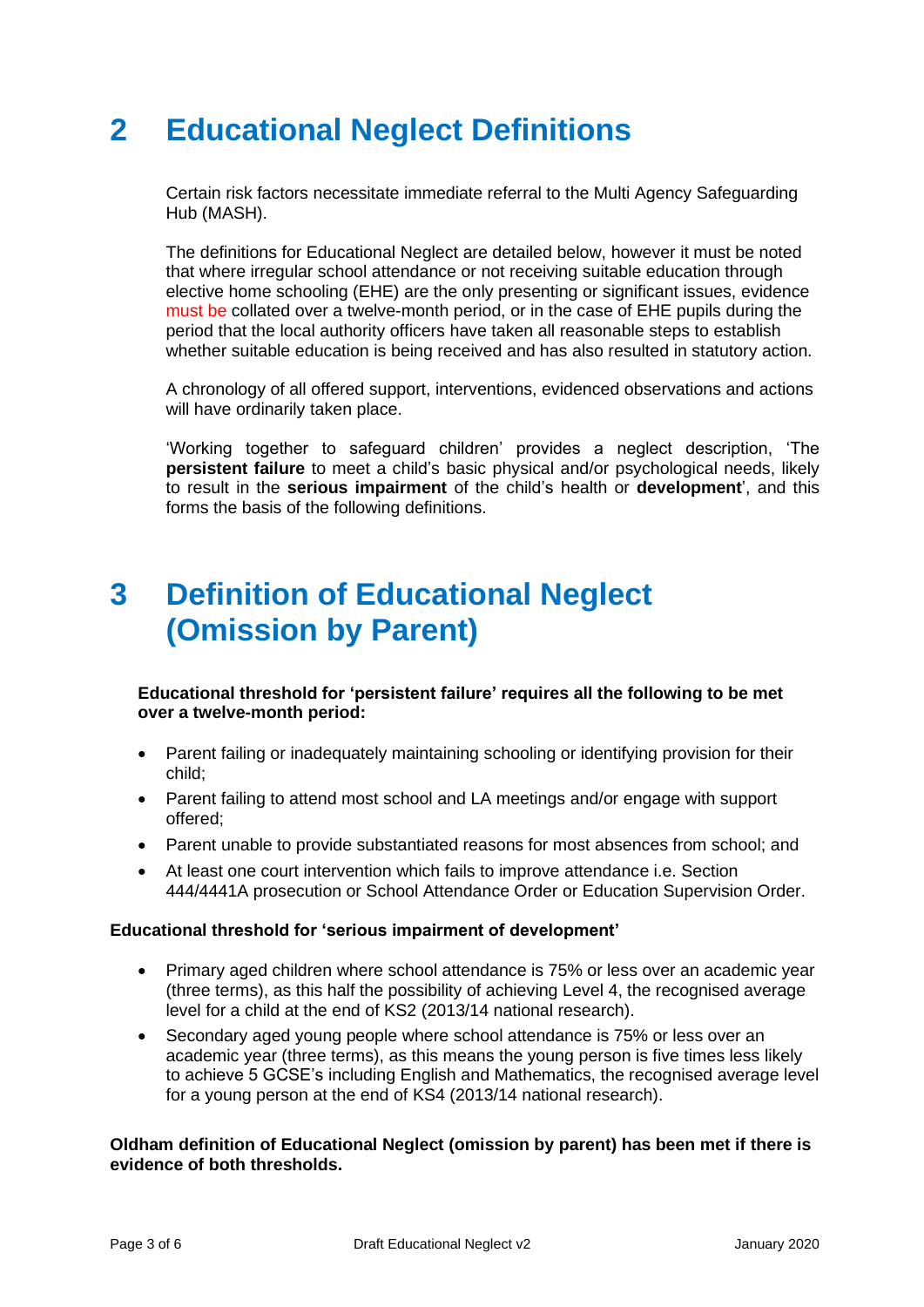### **4 Definition of Educational Neglect (Omission by the Young Person)**

This definition is appropriate when pupils are old enough to determine their own actions and independently travel to school and where:

- parental co-operation is clearly demonstrated;
- current educational provision is appropriate for the young person's needs; and
- attendance levels are as identified above (threshold for serious impairment of development).

**Should these thresholds be met, the Inclusion Team will consider applying to the Family Court for an Education Supervision Order. If the young person or parent persistently fails to follow any directions made in the course of an Education Supervision Order, there is a duty for an early help/social care to assess the child's circumstances.**

### **5 Individual Attendance Rate Thresholds Over 12 Months**



### **6 Statutory Pathways**

#### **Education Penalty Notices (Administered by Local Authority)**

These are used as an early intervention where there is irregular attendance, unauthorised absence and a reasonable expectation that this may change; discharges the parent's liability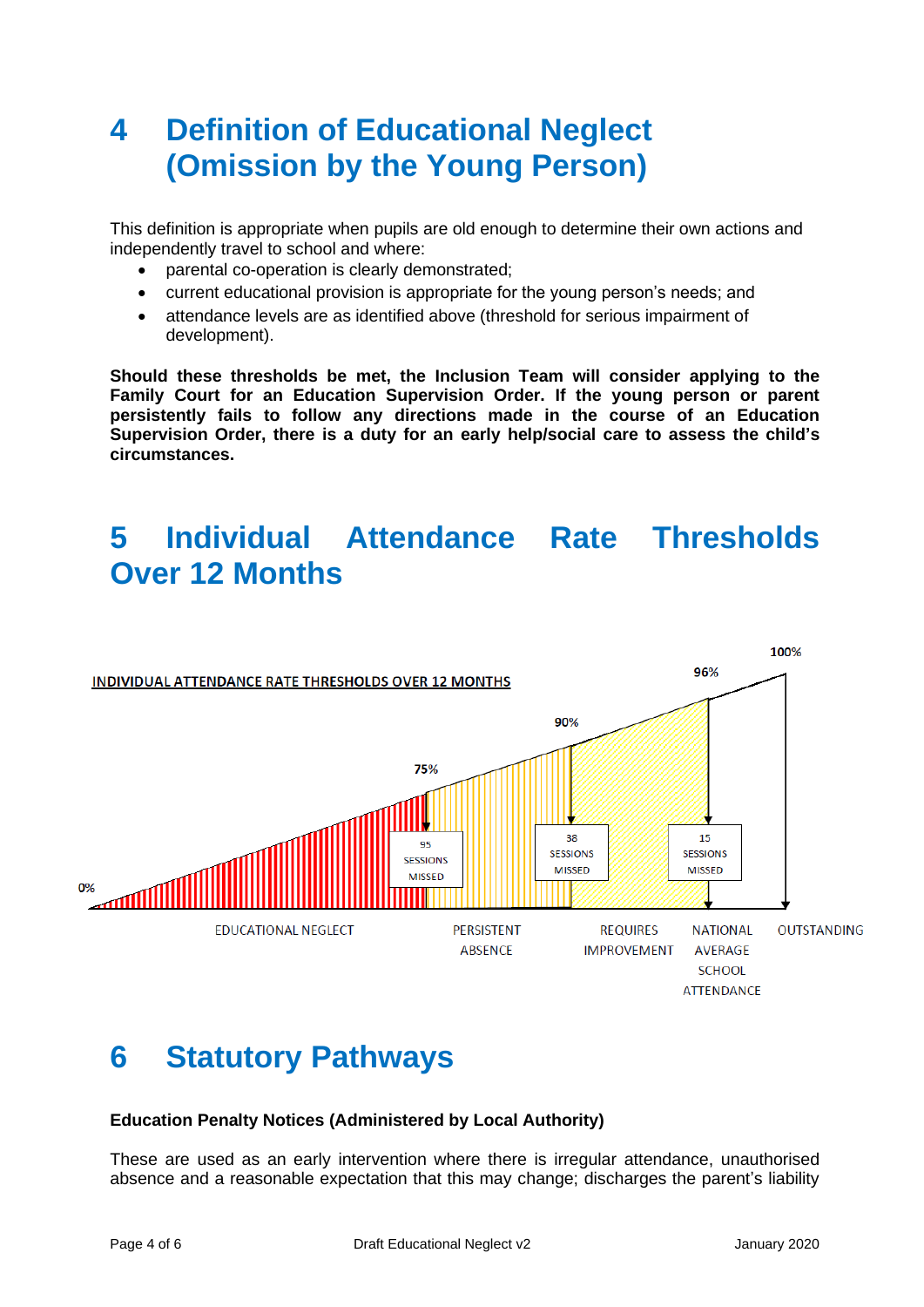for conviction of an offence by paying under the Education (Penalty Notices) (England) Regulation 2007.

#### **Prosecution – Absolute Offence (Magistrates Court)**

Prosecution of a parent, under Section 444(1) of the Education Act 1996, for irregular attendance of child with unauthorised absence; this is a strict liability offence with limited defences.

#### **Prosecution – Aggravated Offence (Magistrates Court)**

Prosecution of a parent, under Section 444(1A) of the Education Act 1996, for irregular attendance of child with unauthorised absence; parent knows about the irregular attendance and fails without reasonable justification to change this; potential of custodial sentence.

#### **School Attendance Order (Magistrates Court if not resolved)**

Requires parent(S), under Education Act 1997 to register a child of compulsory school age at a named school when not receiving a suitable education.

#### **Education Supervision Order (Family Court)**

12-month Order under Section 36 of the Children Act 1989 on the grounds that the child is not being suitably educated; Supervising Officer to, 'assist, advise and befriend'.